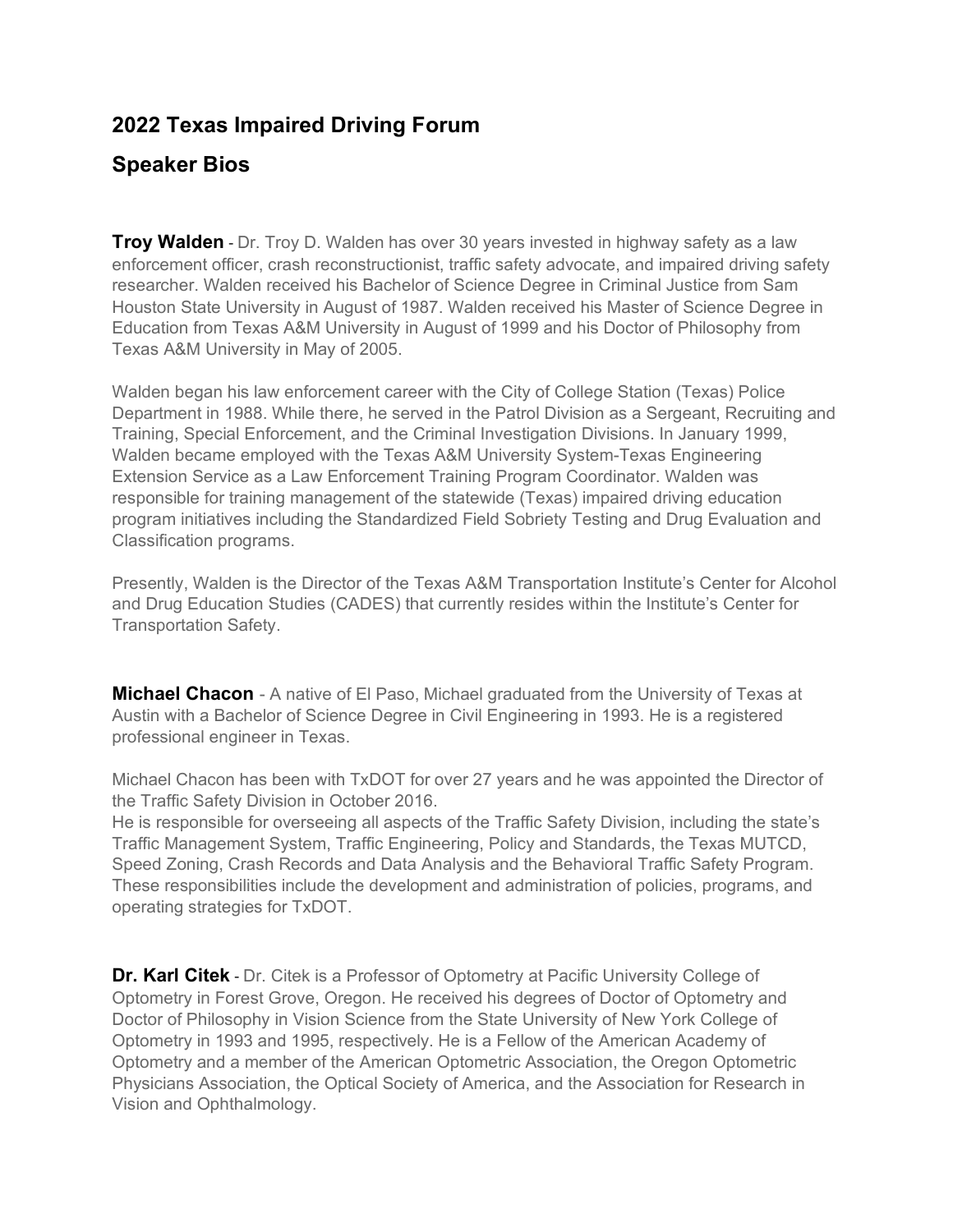In 2006, Dr. Citek was named a DRE Ambassador by the DRE Section of the International Association of Chiefs of Police. In 2012, he was appointed to the Technical Advisory Panel of the DRE Section. Along with colleagues from Pacific University and the Oregon State Police, Dr. Citek has co-authored peer-reviewed papers reviewing the DRE program; confirming that DRE officers can use limited information to form correct opinions regarding drug intoxication; establishing that HGN can be assessed on standing, seated, and supine suspects; and demonstrating that sleep deprivation does not cause impairment clues that would be mistaken for intoxication

Dr. Citek has been involved in teaching eye signs at the DRE Schools in Oregon, Washington, and Montana, and observing alcohol workshops, certification sessions, and several ride-alongs around the country. He has participated in over 200 presentations to police officers, prosecutors, and judges on HGN and eye movements at regional, national, and international meetings, including several of the IACP Annual DRE Conferences. In addition, he has testified as an expert witness for the prosecution on the admissibility of HGN and DRE evidence at numerous hearings and trials around the U.S.

**David Whitesock** - David is constantly curious and believes that everything connects. He believes that when we're fully aware of what connects, we can understand the effects and modify the mechanisms in between for a greater good. As Chief Innovation Officer at Face It TOGETHER, it was David's job to design better methods and experiences that can help solve the problem of addiction. Through that lens and with a host of personal and professional experiences, David believes we will solve addiction when we don't solve for addiction. He is dedicated to doing work that advances towards that vision. Along the way, vastly more people will realize their connection to improving the greater good for themselves and others.

Today, David is the Founder and CEO of Commonly Well. Through Commonly Well, David is bringing the Recovery Capital Index to a wider market. He is works with organizations to improve their care experiences, processes, and methods for measuring outcomes to transform lives and communities.

**Kathleen Trandahl** - Kathleen F. Trandahl, a native of Madison, South Dakota, graduated from Augustana (College) University in 1982, and continued her education at the University of South Dakota School of Law, graduating in 1985. Judge Trandahl began her legal career as a law clerk for the Third Judicial Circuit. In 1986 she became the Deputy State's Attorney for Tripp County in Winner, South Dakota. She also worked in private practice for seven years before becoming the sole proprietor of Trandahl Law Office in 1993. In 1994, Governor Walter Dale Miller appointed Judge Trandahl to the bench for South Dakota's Sixth Judicial Circuit.

Recognizing that the limited tools and resources available to help people with addiction issues were not working effectively, Judge Trandahl participated in the 24/7 Sobriety Program pilot project for Bennett, Tripp and Gregory Counties. She implemented HOPE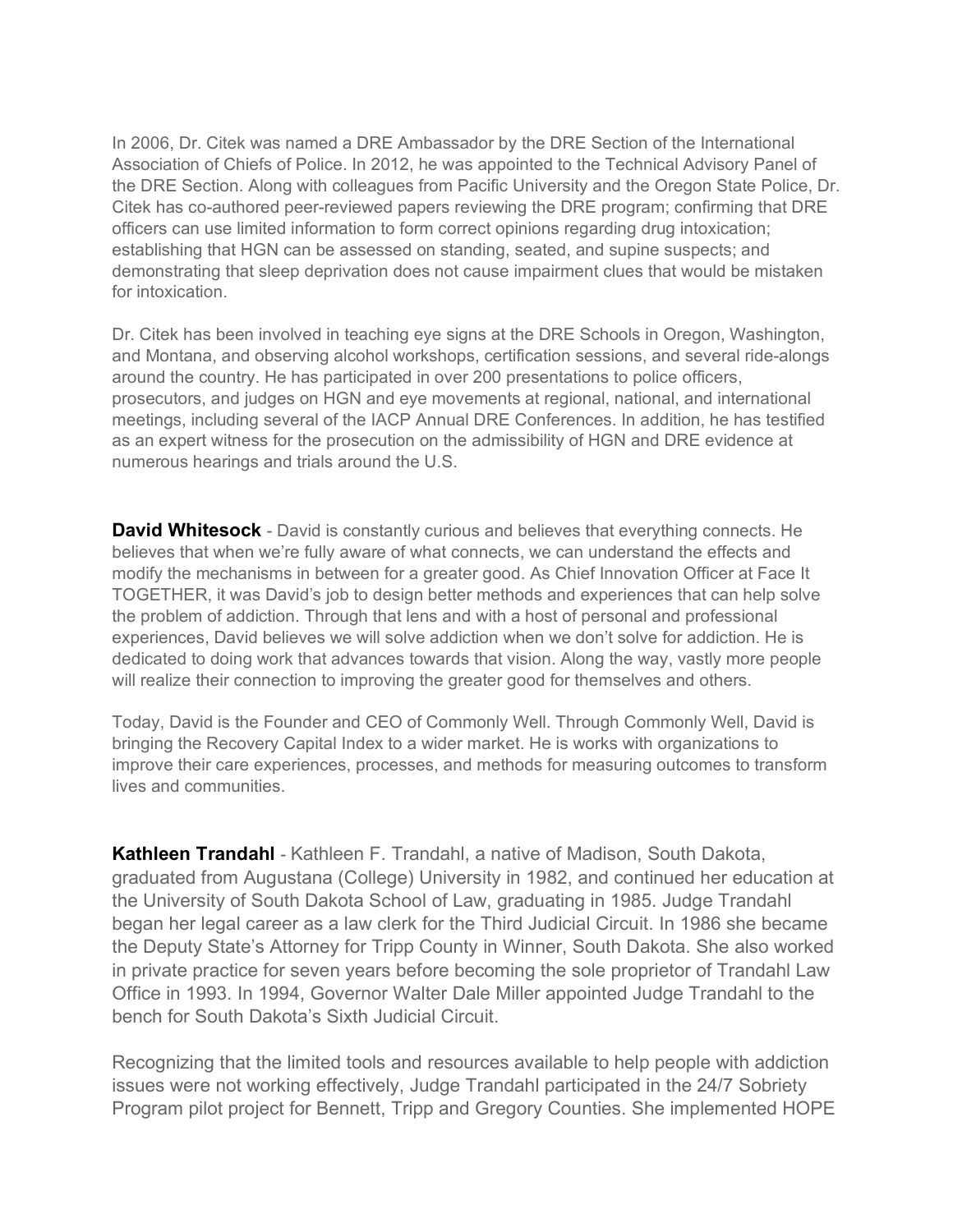Probation in Tripp and Gregory Counties and has worked as a backup judge for the STOP DUI/Drug Court for Hughes and Stanley Counties. She implemented drug court principles in the courtrooms she served in rural parts of the state with limited resources but great need.

Judge Trandahl served as Chair for the Court Appointed Special Advocates (CASA) Commission and President of the South Dakota Judges Association, She was a member of the Governor's Commission on the Indian Child Welfare Act and the South Dakota Equal Justice Commission. Judge Trandahl served on numerous committees, including the Strategic Plan Committee, the Project Rural Practice Task Force, the Judicial-Bar Liaison Committee, the Unified Judicial System (UJS) Planning Council and the UJS Jury Orientation Committee.

After retiring in October 2016, Judge Trandahl continues to serve the judiciary as a Contract Judge for the State of South Dakota and as a Special Judge for the Lower Brule Sioux Tribe. She is currently serving on the Special Committee on Judicial Elections Campaign Intervention for the 2022 judicial elections.

**Jared Boock** - Dr. Jared Boock has been the lead R&D scientist for Cannabix since 2015. He previously served multiple tours as a Chemist with the US Air Force, performing various technical and leadership roles. These include leading field testing programs for the Intelligence Community, developing explosives formulations, and a tour in Afghanistan with Combined Joint Task Force Paladin.

**Jermaine Galloway** - Now a Texan by choice, Officer Galloway worked in Idaho law enforcement for over 18 years. His various assignments included: alcohol compliance and enforcement, crime scene investigation, DUI task force, officer mentoring, and a field training officer. After playing Division I basketball, and receiving his BA from the University of San Francisco, Jermaine devotes most of his time educating professionals and communities on drug & alcohol prevention and enforcement. Through his company, Tall Cop Says Stop™, he has trained more than 655,000 people nationwide and internationally. He has also conducted more than 8400 community scans at a variety of locations, including retail stores, festivals, and schools. With the help of his wife, Officer Galloway created the Northwest Alcohol Conference. A recent conference in Boise, Idaho attracted more that 400 people from 28 states. Officer Galloway has created several other community-based drug/alcohol prevention programs as well. His program, "High in Plain Sight", a nationally recognized program, provides training and enforcement strategies for community alcohol & drug problems. Jermaine Galloway has published articles in American Police Beat Magazine and various newspapers across the nation. In 2015, his program "You Can't Stop What You Don't Know™" was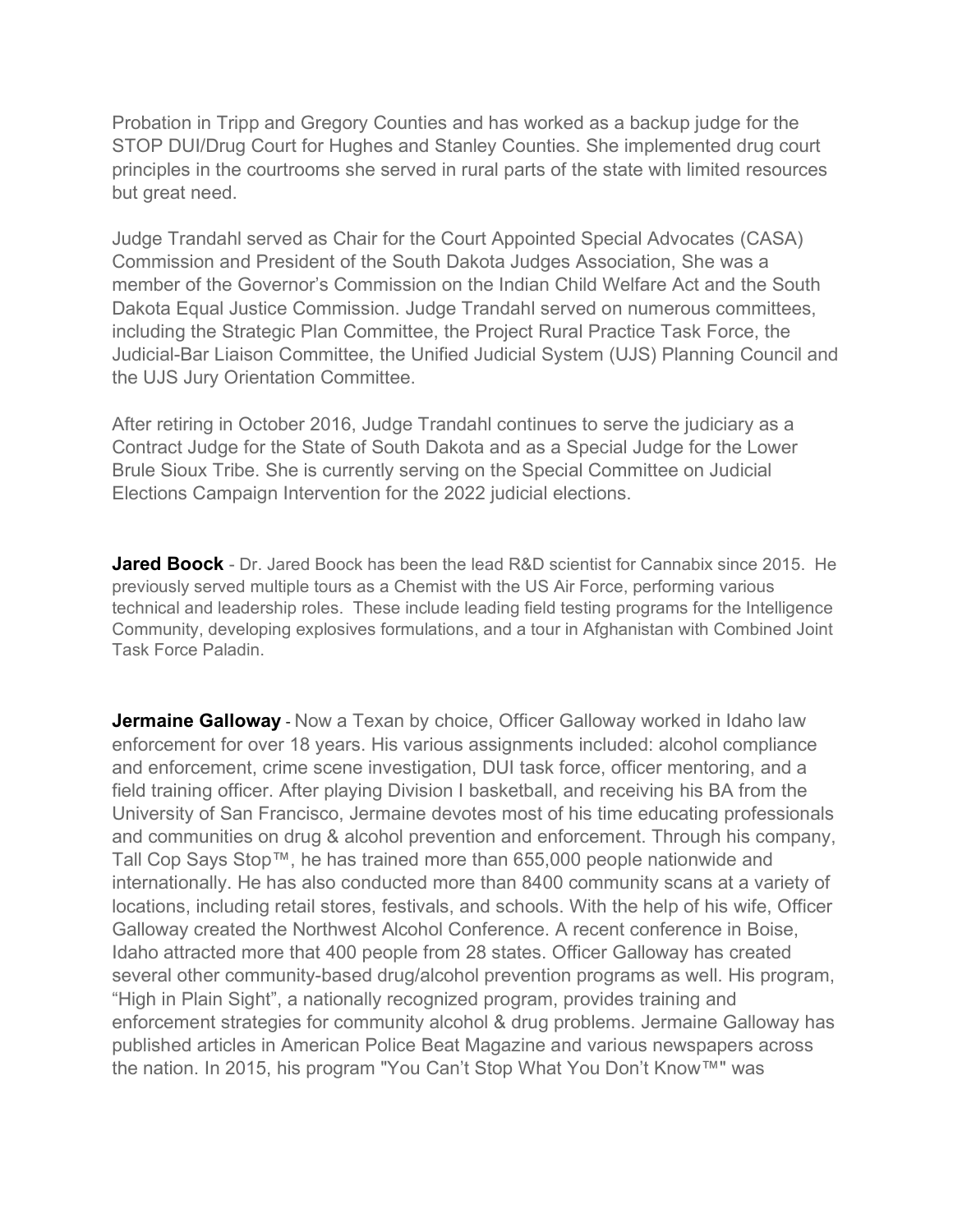highlighted in the book, Clearing the Haze by Dr. Christian Thurstone and Christine Tatum.

**Dr. Peter Stout** - Dr. Peter Stout is the CEO and president of the Houston Forensic Science Center (HFSC). He has more than 15 years of experience in forensic science and forensic toxicology. Prior to joining HFSC, Dr. Stout worked as a senior research forensic scientist and director of operations in the Center for Forensic Sciences at RTI International. Dr. Stout also has served as president of the Society of Forensic Toxicologists (SOFT). He represented SOFT in the Consortium of Forensic Science Organizations and has participated in national policy debates on the future of forensic sciences in the United States. Dr. Stout has a doctorate in toxicology from the University of Colorado Health Sciences Center in Denver. Dr. Stout also served as an officer in the U.S. Navy Medical Service Corps.

**Dr. Bud Zaouk** - Dr. Zaouk is the Founder and CEO of KEA Technologies, Inc., a research and development engineering business. He has over 25 years of experience in transportation safety engineering, research, and program management. Dr. Zaouk is the Program and Technical Manager of the Driver Alcohol Detection System for Safety (DADSS), a multi-year research program for the Development of Advanced Alcohol Detection Technology funded by the National Highway Traffic Safety Administration and the Automotive Coalition for Traffic Safety. He also serves as chair of the DADSS Technical Working Group that acts as a technical advisory board to this effort. He holds B.S. and M.S. degrees in Mechanical Engineering and a D.Sc. in Transportation Safety Engineering from The George Washington University.

**Rob Strassburger** - Robert Strassburger is a senior automotive association executive with a 38–year track record of successive accomplishment. His comprehensive motor vehicle safety experience includes compliance assurance, crash avoidance, crash worthiness, defect investigations and reporting, and recall remedies.

He currently the President & CEO of the Automotive Coalition for Traffic Safety, Inc. (ACTS), a 35-year-old nonprofit supported by the world's leading light car and truck makers whose mission is to research, educate and promote highway and motor vehicle safety.

Rob began his career as Manager of Combustion System Development and Co-founder of the Combustion and Fuel Research, Inc. (CFR) in Ann Arbor, MI.

He later worked as a Senior Engineer, for Safety and Technology and Manager of Environment and Safety Engineering at Mazda North America. Rob went on to spend a more than a decade as Senior Manager for Environmental Safety and later Director of Government Affairs at Nissan North America, Inc.

Most recently, he was the Vice President for Safety and Harmonization at the Alliance For Automotive Innovation (formerly the Alliance of Automobile Manufacturers).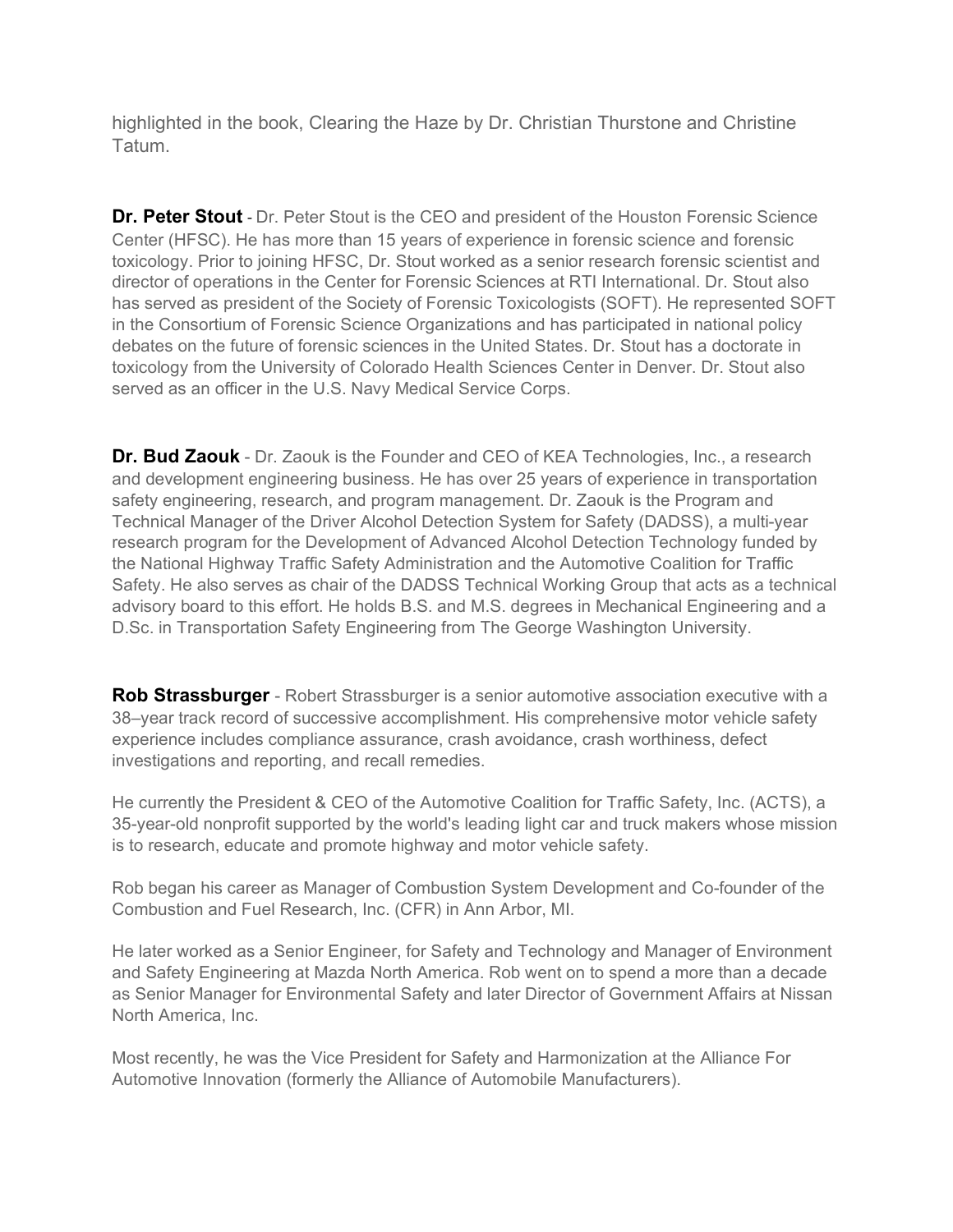He graduated from the University of Michigan with a B.A. in Mechanical Engineering,

**Ryan Hutton** - Ryan Hutton is currently assigned to the Missouri State Highway Patrol's training division, as a full-time instructor. He is responsible for the Highway Patrols impaired driving programs and is the director of the Highway Patrol's Drug Recognition Expert program. He has given presentations on drug impairment for the Missouri Office of Prosecution Services, Colorado District Attorneys Council, the New Hampshire Office of Highway Safety, Florida Coalition for Highway Safety and at the National Life Savers Conference. He is the lead Medical Marijuana instructor for the Highway Patrol, Missouri Office of Prosecution Services, University of Central Missouri Police Academy and Missouri Southern State University. He was awarded Officer of the Year in 2013 by Mothers Against Drunk Driving and Trooper of the Year in 2017, by the Law Enforcement Traffic Safety Advisory Council.

**Vikram Deivanayagam** - Judge Vikram Deivanayagam assumed the bench of County Court at Law #1 on February 2, 2017. In 1993, he graduated magna cum laude from the University of Memphis with a B.B.A. in Finance. Following his graduation from Baylor University School of Law in 1996, he began private practice with the Law Offices of Rod Goble, where he became a partner in 2000. The practice consisted primarily of criminal defense representing juveniles and adults, in Federal and State courts. He became board certified by the State Board of Legal Specialization in Criminal Law in 2007. Along with his wife and three children, Judge Vik is heavily involved in community activities and a member of numerous local civic organizations.

In addition to the normal duties and responsibilities of the County Court at Law #1, Judge Vik, also, presides over the DWI/Drug Court Program. It is a specialty court whose mission is to increase public safety by decreasing DWI and Drug offenses and to hold alcohol and drug offenders accountable by the use of : (1) Judicial Intervention, (2) Intensive Supervision, and (3) Immediate and consistent substance abuse treatment. The ultimate goal is the public safety of our citizens and the return of said offenders to a productive and meaningful life in our community.

**Sara Dolan** – Sara L. Dolan, Ph.D., is Professor of psychology and neuroscience and the Associate Dean for Research in the Graduate School at Baylor University. She completed her Ph.D. in clinical psychology at the University of Iowa, her clinical internship in the Division of Substance Abuse at Yale University, and her postdoctoral fellowship at Brown University. Her research primarily focuses on neurocognitive function in substance use disorders, posttraumatic stress disorder (PTSD), and traumatic brain injury (TBI). She has been working with the McLennan County DWI/Drug Court since 2009, as a team member and Psychologist consultant. In partnership with the Clinical Psychology Doctoral Program at Baylor, Dr. Dolan provides clinical supervision to a doctoral student in Clinical Psychology who provides psychological assessments and treatment services to participants in the program.